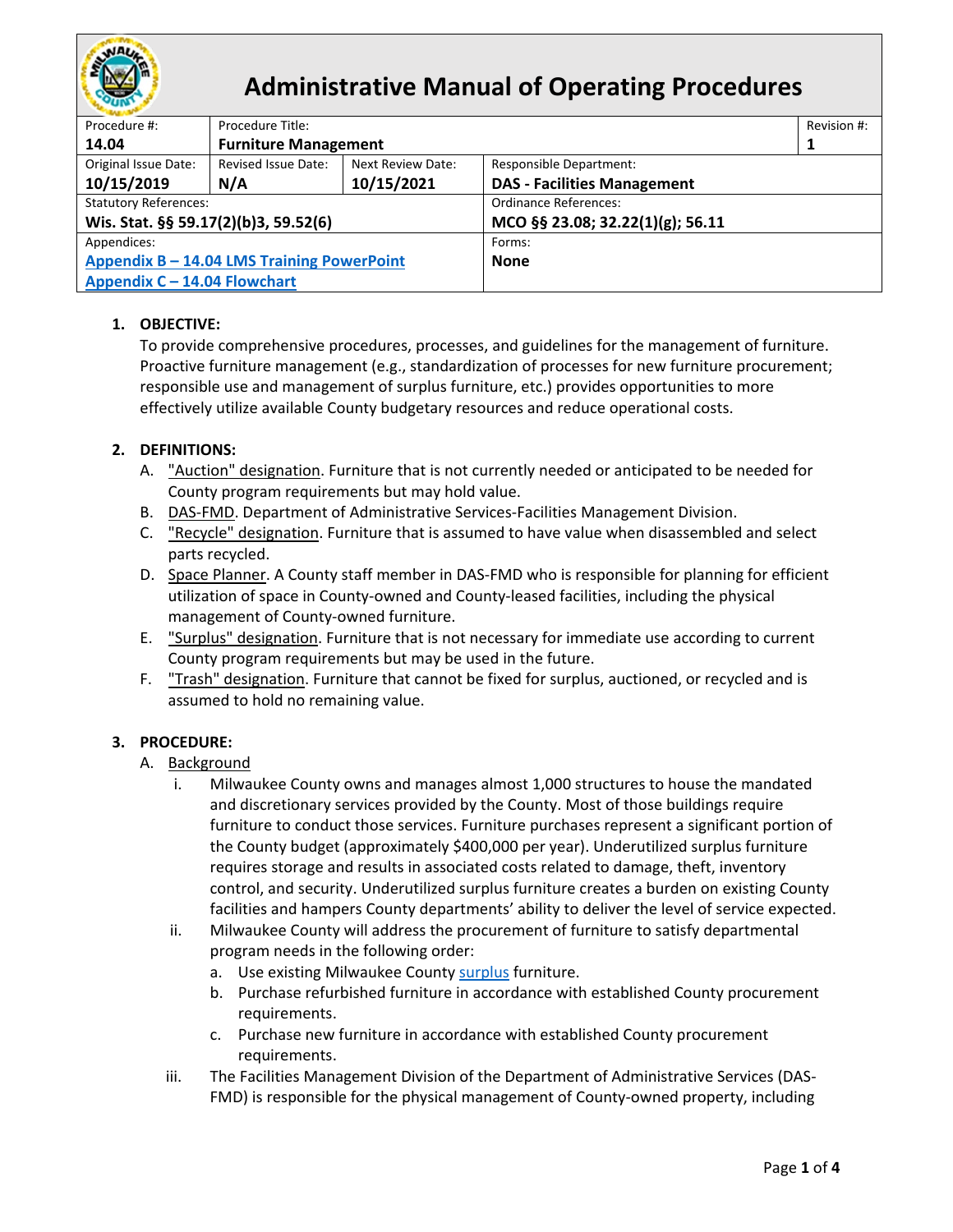furniture. DAS-FMD is charged with managing, maintaining and repairing all Countyowned furniture and maintaining an inventory of existing furniture, including surplus furniture. DAS-FMD also maintains standards for type and quality of furniture to ensure consistency in value, style, and functionality.

- iv. Section 23.08 of the Milwaukee County Code of Ordinances (MCO) provides that furniture purchased with County funds is classified as an asset. MCO §§ 32.22(g) and 56.11 provide the requirements for control and disposition of County-owned furniture. Per MCO § 56.11(5), DAS-FMD has sole approval authority for the disposal of furniture.
- v. In accordance with MCO § 23.08, all furniture items purchased with County funds, either by department or DAS-FMD, remain assets of the building or portion thereof in which they are located if within County-owned facilities, and are subject to the direction of the department using the furniture on a day-to-day basis. Departments will inform the [Space](#page-0-1)  [Planner](#page-0-1) of furniture to be moved, transferred or relocated.

#### B. Procurement of Furniture

- i. A department head can choose to purchase furniture without the Space Planner's assistance, although Space Planner's involvement is strongly recommended. A Space Planner can provide guidance and professional recommendations on furniture design, configuration, procurement, installation, and removal. Should the department choose to purchase on their own, that department will be responsible for the purchasing process and coordinating the logistics of new furniture delivery and paying for removal of old furniture. The department is required to provide the Space Planner with the specifications and configuration of the new furniture and coordinate with the Space Planner on the removal of the old furniture.
- ii. County departments may consider procuring furniture to address changes in program needs or to replace damaged or worn-out furniture.
- iii. When a department believes there is a need for new or replacement furniture, it is strongly recommended the department work with a Space Planner. The Space Planner can be contacted via [facilityplanning@milwaukeecountywi.gov](mailto:facilityplanning@milwaukeecountywi.gov) with a brief description of the scope of the work, such as specific furniture needs, timeline and available budget.
- iv. The Space Planner will follow up with the requesting department to gather additional information on the request, such as the reasons, goals, and desired outcomes for the project.
- v. Requesting County departments are responsible for the costs of reconfiguring or moving their existing furniture within their current location and removal of old furniture, delivering and installing new or surplus furniture to their current location and moving existing furniture in the event of a department relocation. When asked to assist, the Space Planner will assist County departments in design and planning associated with these activities.
- vi. Based on the requesting department's stated needs, the Space Planner will identify furniture that can be used to satisfy the requirements.
	- a. Use of surplus furniture
		- i. The Space Planner will receive estimates for the cost and schedule of moving the [surplus](#page-0-0) furniture using County staff or vendor.
		- ii. The Space Planner provides the requesting department with furniture options, an anticipated timeline of when furniture can be delivered, and the estimated cost of moving the furniture to the department.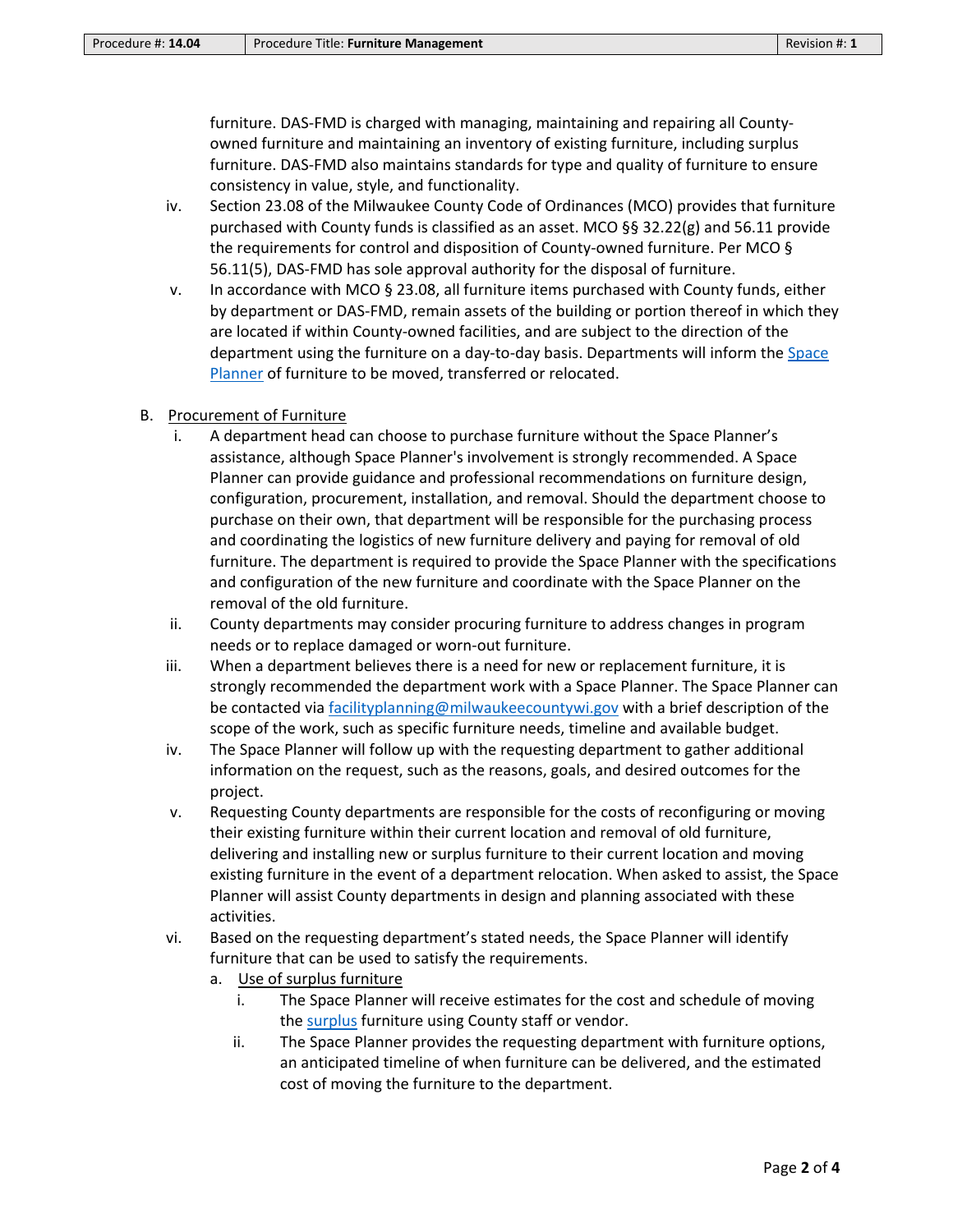- iii. The requesting department approves the estimate for moving and installing the surplus furniture based on the information provided by the Space Planner.
- b. Purchase of refurbished furniture
	- i. If it is agreed by both the Space Planner and requesting department that surplus furniture will not meet the needs of the requesting department, the Space Planner will advise the requesting department on their purchasing options and specifications for refurbished furniture, which should be based on standards recommended by DAS-FMD and provided in the procurement system.
	- ii. The Space Planner will coordinate with one or more vendor(s) to quote specified options.
	- iii. The requesting department will select and approve the preferred option.
- c. Purchase of new furniture
	- i. If it is agreed by both the Space Planner and requesting department that the purchase of refurbished furniture will not meet the needs of the requesting department, the Space Planner will advise the requesting department on their purchasing options and specifications for new furniture, which should be based on standards set by DAS-FMD and provided in the procurement system.
	- ii. The Space Planner will coordinate with one or more vendor(s) to quote specified options.
	- iii. The requesting department will select and approve the preferred option.
	- vii. If the department works with The Space Planner, the Space Planner will create a requisition in Milwaukee County's purchasing system as necessary for the procurement of furniture and/or moving of furniture based on the selected option. Otherwise, the department takes on the responsibilities of the requisition.
	- viii. The requisition follows the purchasing system approval process, and a purchase order is generated. The purchase order is sent to the vendor.
	- ix. If the department works with the Space Planner, the Space Planner will schedule the furniture move with the movers and requesting department, including, if necessary, the removal of old furniture. The old furniture will be dispositioned as determined. Surplus furniture will either be designated by the Space Planner to be [auctioned,](#page-0-2) [surplus](#page-0-0) furniture, [recycled](#page-0-3) furniture, o[r trash.](#page-0-4)
- C. Control and Disposition of Furniture
	- i. MCO § 56.11 requires County departments to notify DAS-FMD of furniture to be disposed of for any reason. DAS-FMD will then make the surplus furniture available to other County departments if it is in acceptable condition and will update its inventory of surplus furniture.
	- ii. DAS-FMD will determine whic[h surplus](#page-0-0) furniture to dispose of, when to dispose of it, and how to dispose of it, in accordance with MCO § 56.11(5). Options for disposal include, but are not limited to, selling a[t auction,](#page-0-2) [recycling,](#page-0-3) or [trash](#page-0-4) disposal. DAS-FMD will coordinate with the Milwaukee County Historical Society on the necessary steps for storage or disposal if the furniture is thought to have significant historical value.
	- iii. After the furniture is placed in the designated surplus furniture area, it is sorted according to predetermined inventory guidelines, which may include:
		- a. Recycle: items assumed to have value when disassembled and select parts recycled.
		- b. Trash disposal: items for the dumpster.